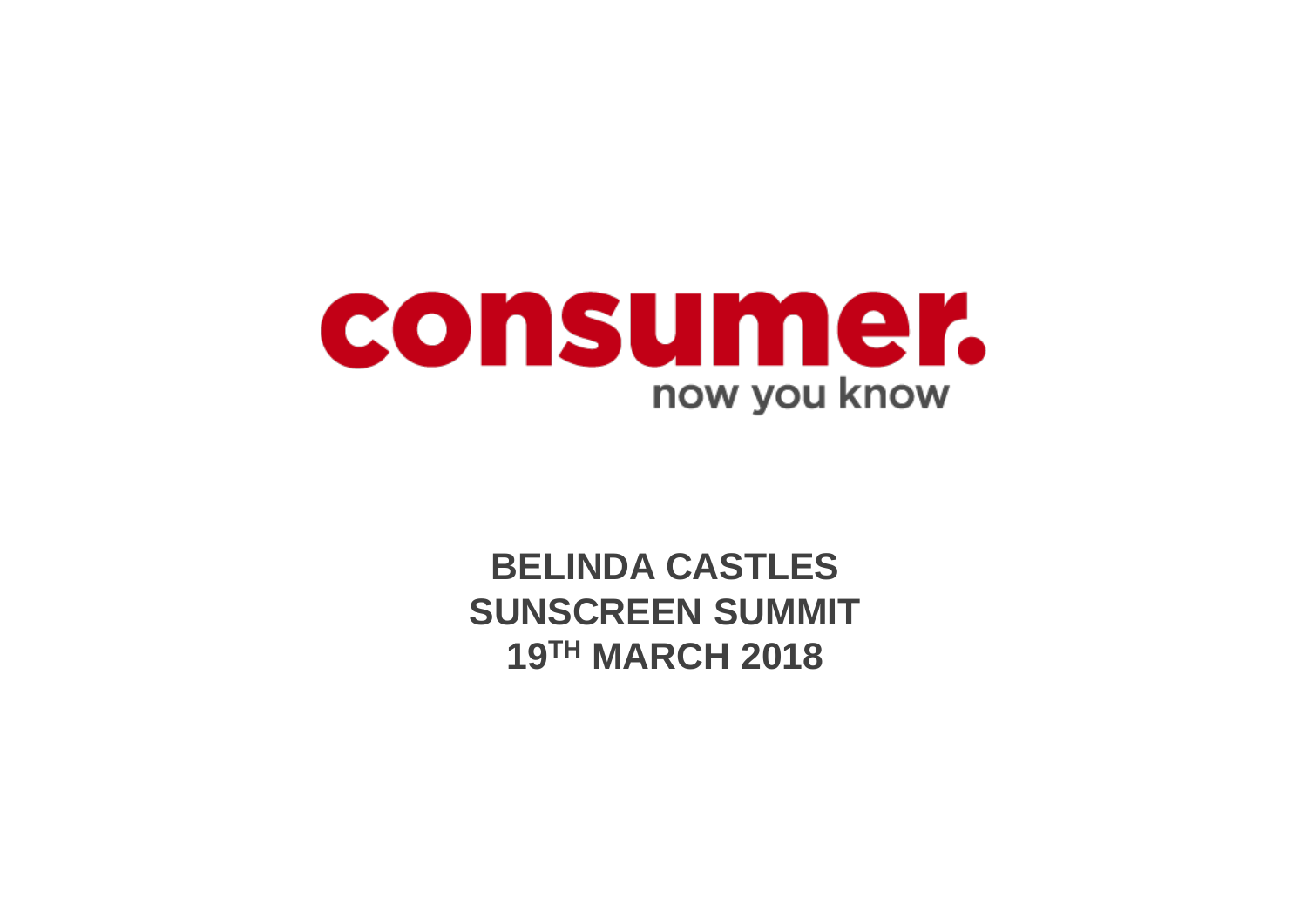### **ABOUT CONSUMER NZ**

- We have over 50 years' experience of providing trusted, independent and accurate advice.
- We're free of advertising and commercial pressures.
- We serve just one audience consumers.
- We work to improve the standard of goods and services available to consumers
- We work to persuade governments and businesses to change laws or practices that disadvantage individuals.
- We're a not-for-profit that exists largely through membership, revenue from contracts (mainly with government departments) and various business endorsement programmes.

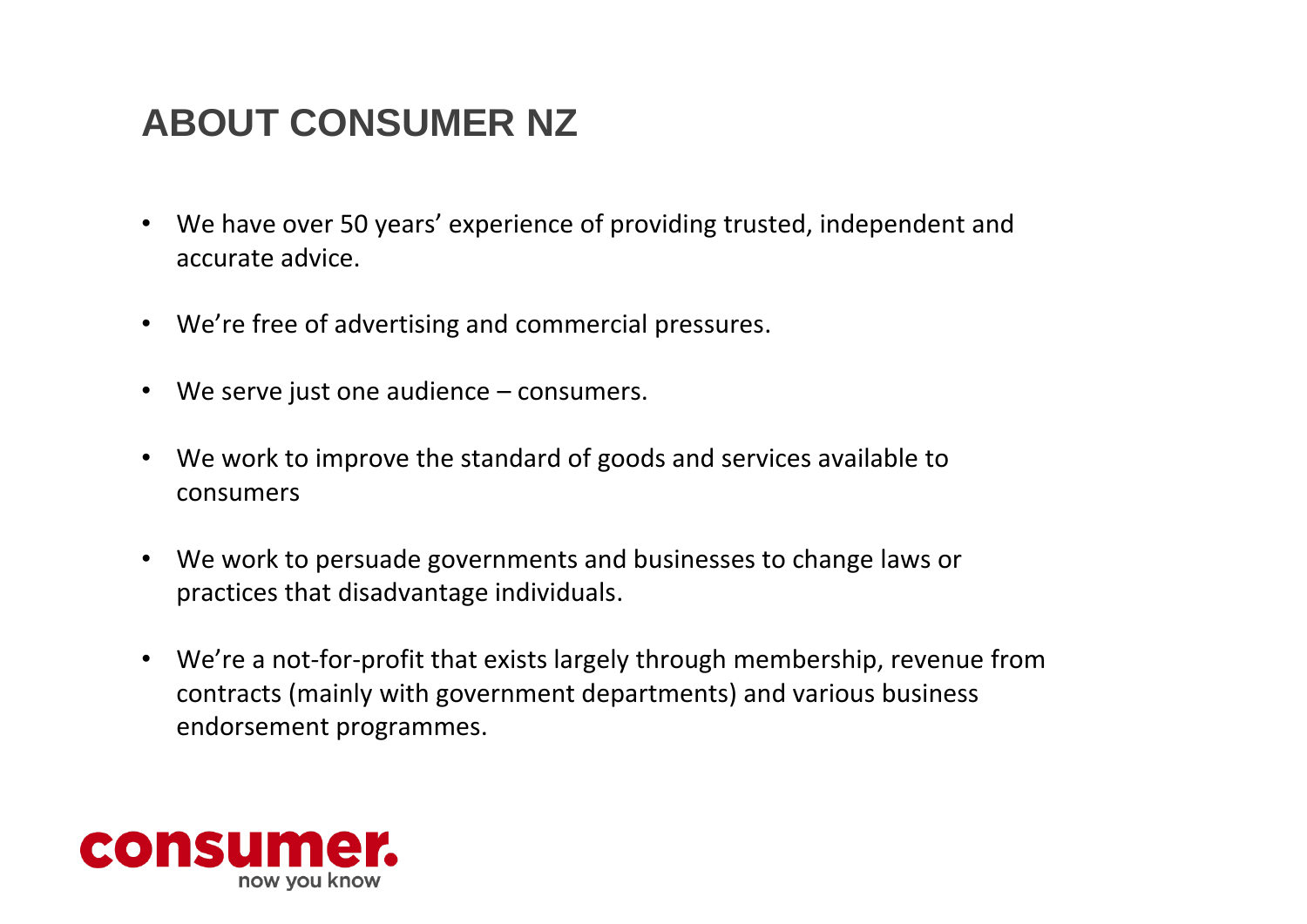# **PUBLICATION**

- **Consumer magazine** 
	- distributed to 24,000 members
	- available on newsstand in key supermarkets, bookstores and newsagents. About 2500 copies are sold each month





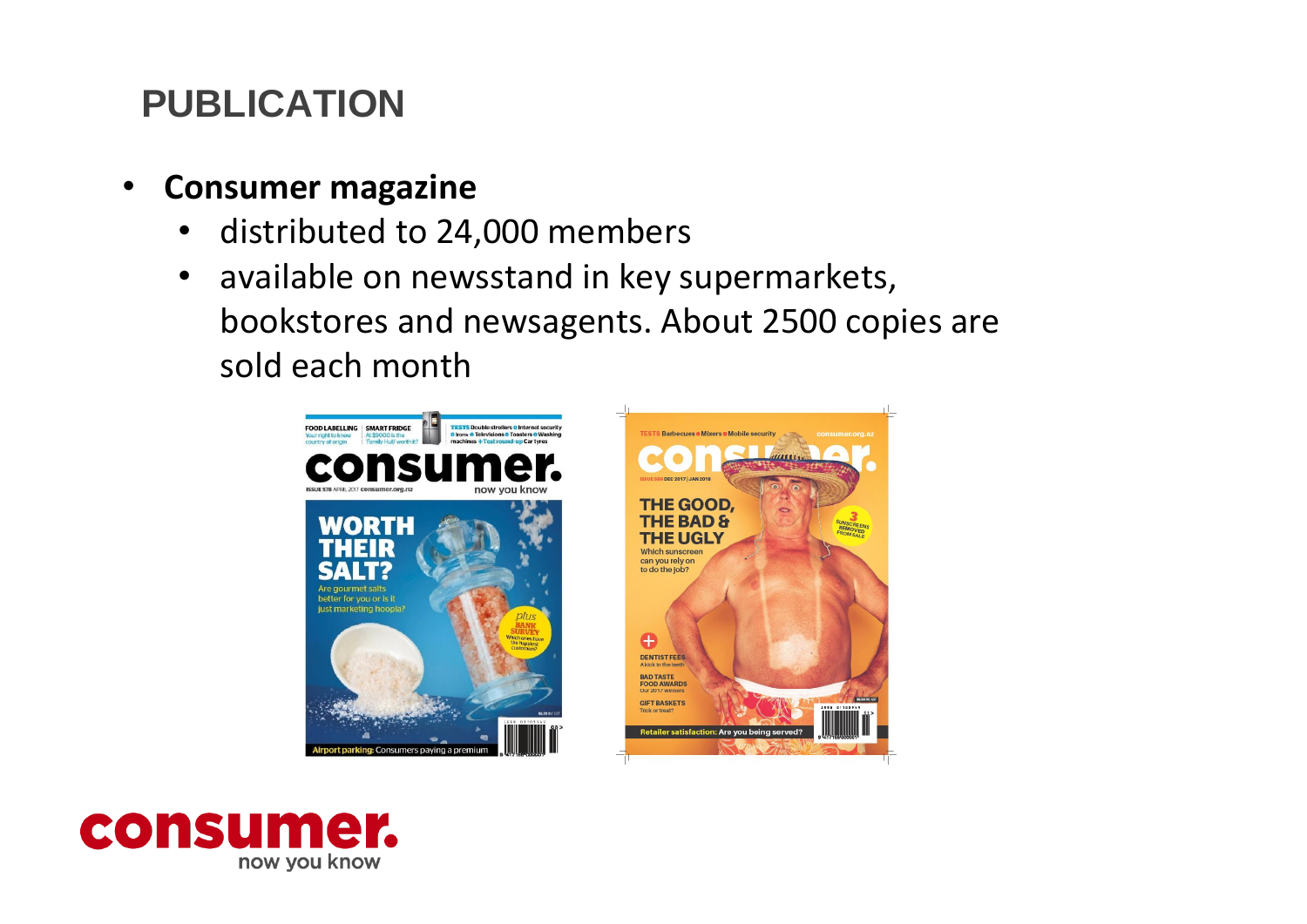### **CONSUMER.ORG.NZ**



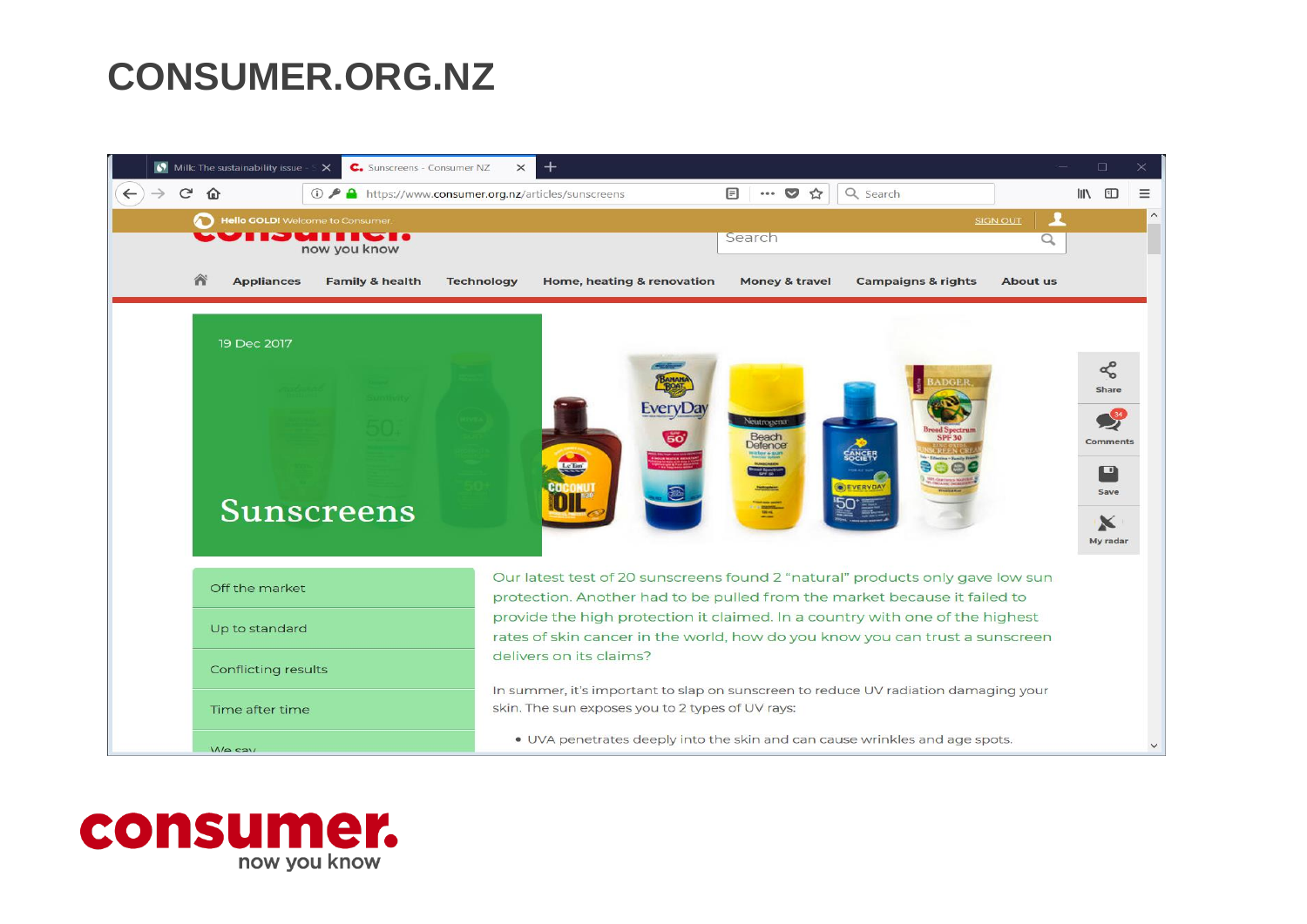### **WHY SUNSCREENS?**

- New Zealand has one of the highest rates of skin cancer and melanoma in the world.
- **No regulation**  in New Zealand sunscreens are classified as cosmetics. Products that meet the Australian/NZ or other international standards can be sold in New Zealand. But products that meet **no standard at all** can also be sold.
- CNZ has been testing sunscreens for around 10 years and we're still getting products that don't live up to SPF label claims, don't meet broad spectrum requirements and haven't undergone any testing at all.
- Consumers want to know our last sunscreens report generated a huge amount of traffic  $-64,000$  views on the website.

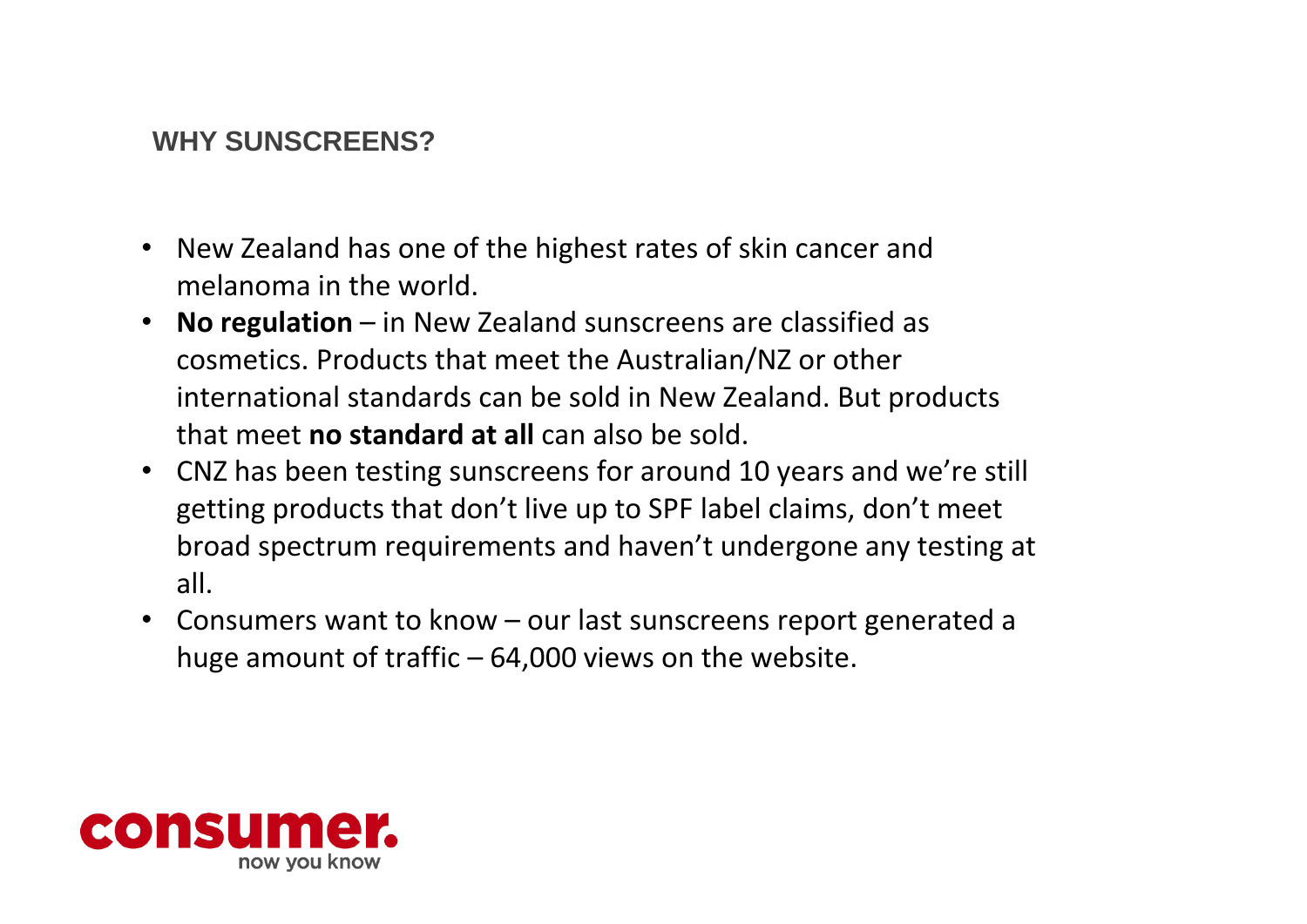

**Consumer NZ** 

Published by Con Sumer (?) - 4 December 2017 - @

Do you know sunscreens are classified as cosmetics in New Zealand? They also don't have to be tested before they're sold. We don't think that's good enough, given we have one of the highest skin cancer rates in the world.



### Performance for your post

### 71,847 People Reached

 $\cdots$ 

1,812 Reactions, comments & shares /

| 720                       | 294                  | 426                     |
|---------------------------|----------------------|-------------------------|
| <b>D</b> Like             | On post              | On shares               |
| 3                         | $\overline{2}$       | 1                       |
| $\bullet$ Love            | On post              | On shares               |
| $\overline{2}$            | $\overline{2}$       | $\overline{\mathbf{0}}$ |
| ₩ Haha                    | On post              | On shares               |
| 110                       | 48                   | 62                      |
| <b>C</b> Wow              | On post              | On shares               |
| 17                        | 9                    | 8                       |
| <b>Sad</b>                | On post              | On shares               |
| 82                        | 63                   | 19                      |
| $\rightarrow$ Angry       | On post              | On shares               |
| 483                       | 187                  | 296                     |
| Comments                  | On Post              | On Shares               |
| 397                       | 388                  | 9                       |
| Shares                    | On Post              | On Shares               |
| <b>11,751 Post Clicks</b> |                      |                         |
| 0                         | 7,290                | 4,461                   |
| Photo views               | Link clicks          | Other Clicks i          |
| <b>NEGATIVE FEEDBACK</b>  |                      |                         |
| 32 Hide Post              | 1 Hide All Posts     |                         |
| <b>0</b> Report as Spam   | <b>0</b> Unlike Page |                         |

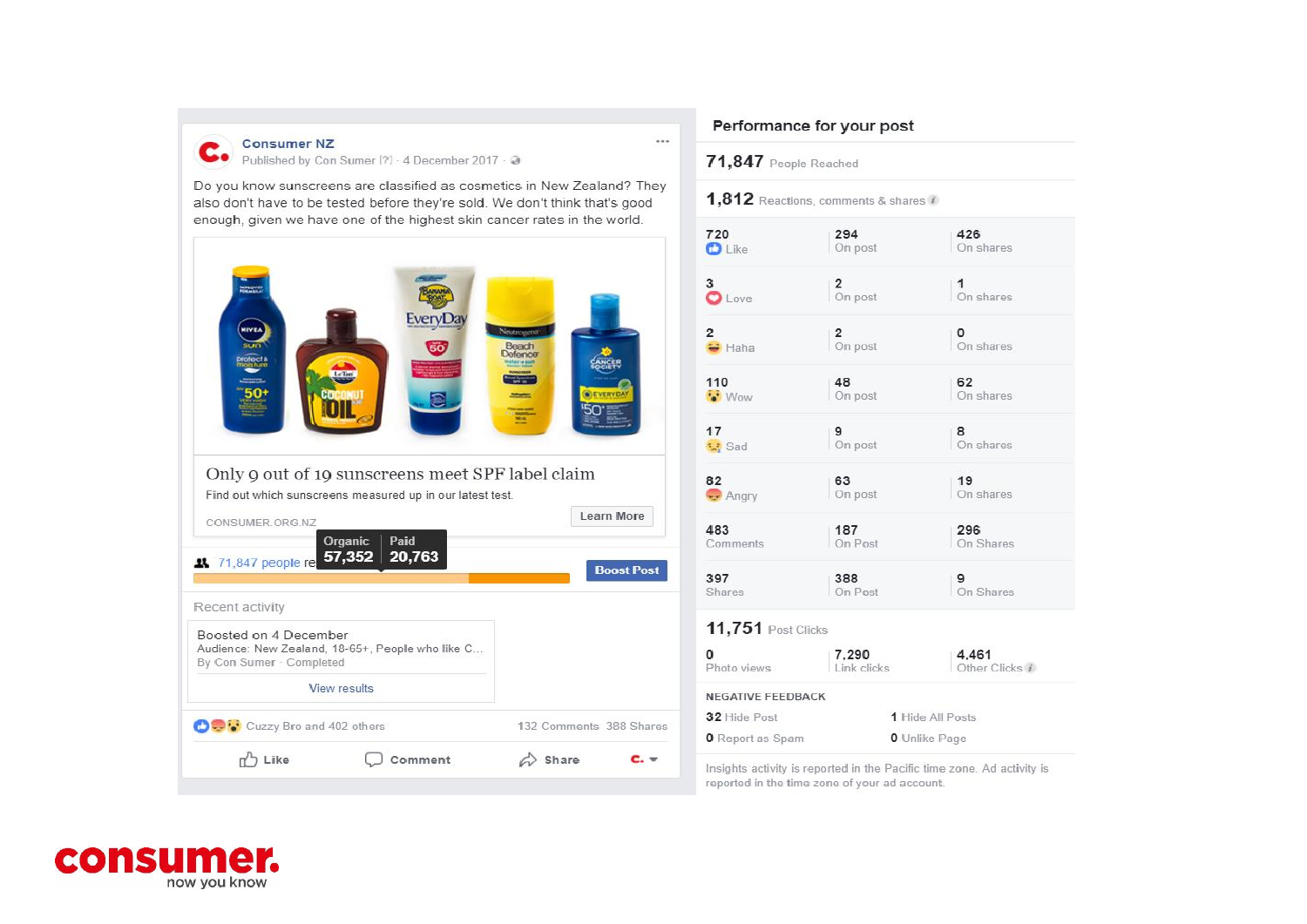## **"GETTING BURNT" – 2017 SUNSCREENS TEST**



- 20 products tested against the Australian/New Zealand standard AS/NZS 2604:2012
- Tested each sunscreen's SPF and broad spectrum protection. Test laboratory Eurofins Dermatest
- Combination of chemical sunscreens and physical sunscreens – often marketed as "natural alternatives"
- Funded by Ministry of Health.

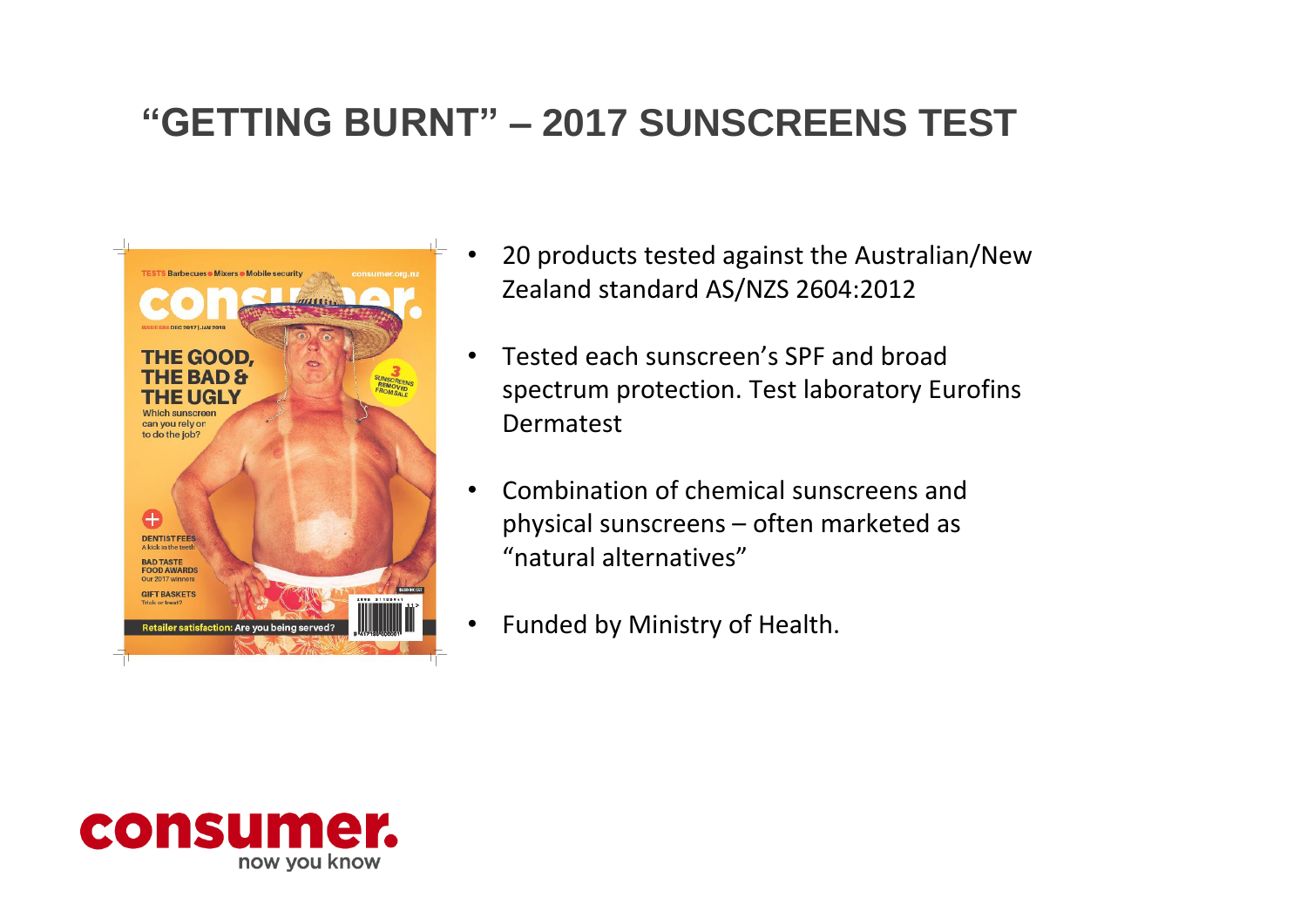### **NATURAL PRODUCTS OFF THE MARKET**



- Pure South no SPF claims, raspberry oil noted as having SPF of 28-50, tested SPF 5
- Pure Blend claimed SPF 15++, tested SPF 4
- Snowberry Family+ Sunscreen claimed SPF 30, tested SPF 20, failed broad spectrum requirement. Relied on test results for a similar product.

### **IS THIS THE TIP OF THE ICEBERG?**

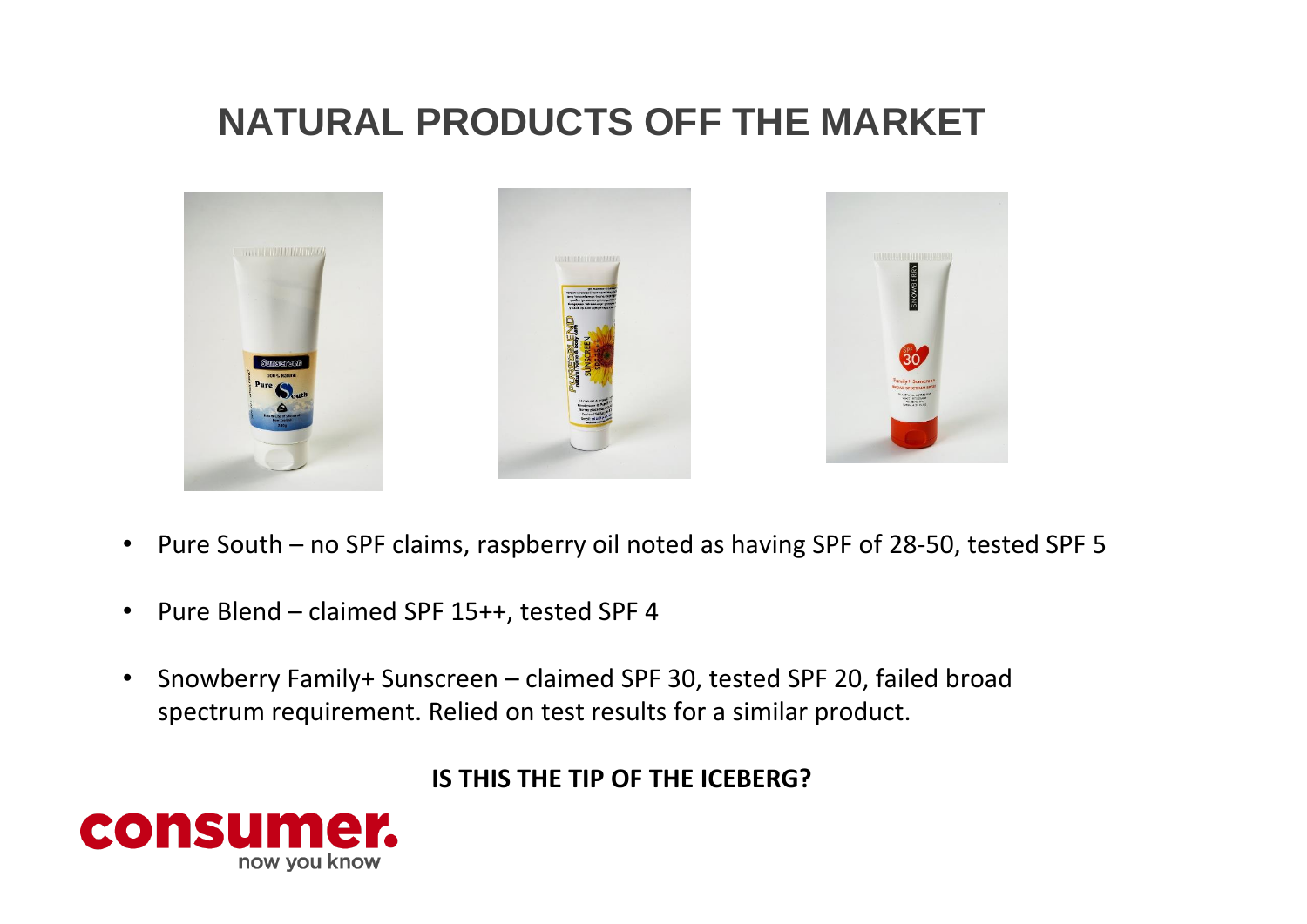# **"GETTING BURNT"**

- Only 9 products (out of 20) met their SPF label claim and met broad spectrum requirements. Products ranged in price from \$5.60 - \$44 per 100ml.
- One product met SPF claims but failed broad spectrum
- One product claimed to provide up to eight hours' protection from one application not allowed according to the A/NZ standard.
- Six other products didn't meet SPF label claims and when we asked for evidence there was a mixed response
	- $\triangle$  Test results from US laboratories showing products had been tested on 10 human subjects and met their claimed SPF
	- Test results from Dermatest showing products tested on 10 human subjects and met claimed SPF – report from 2015
	- $\clubsuit$  SPF based on test results for similar but not identical products.

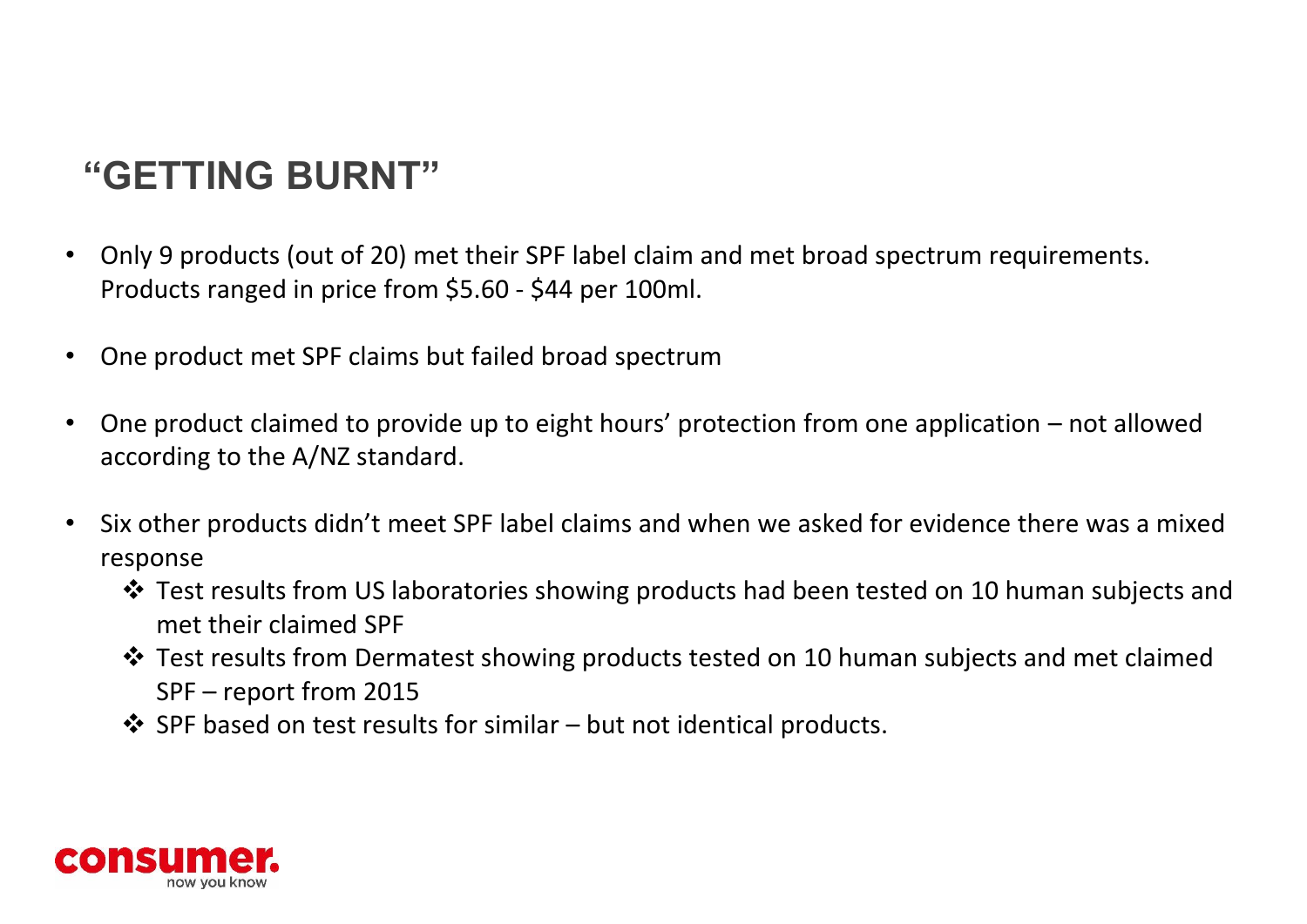### **"NOTHING NEW"**

- **In 2014 Consumer NZ tested 12 sunscreens (some marketed for children).** 
	- Only 4 sunscreens met SPF claims and passed broad spectrum requirements.
	- Eight products failed either one or both tests.
	- ❖ Same issue with conflicting results from test laboratories.
- **Similar findings from overseas consumer organisations**
	- CHOICE tested six SPF 50+ sunscreens in 2015 and only two met the label claim of 50+
	- Consumer Reports (US) tested sunscreens in 2017. It found 23 (out of 62) tested at less that half their label SPF.

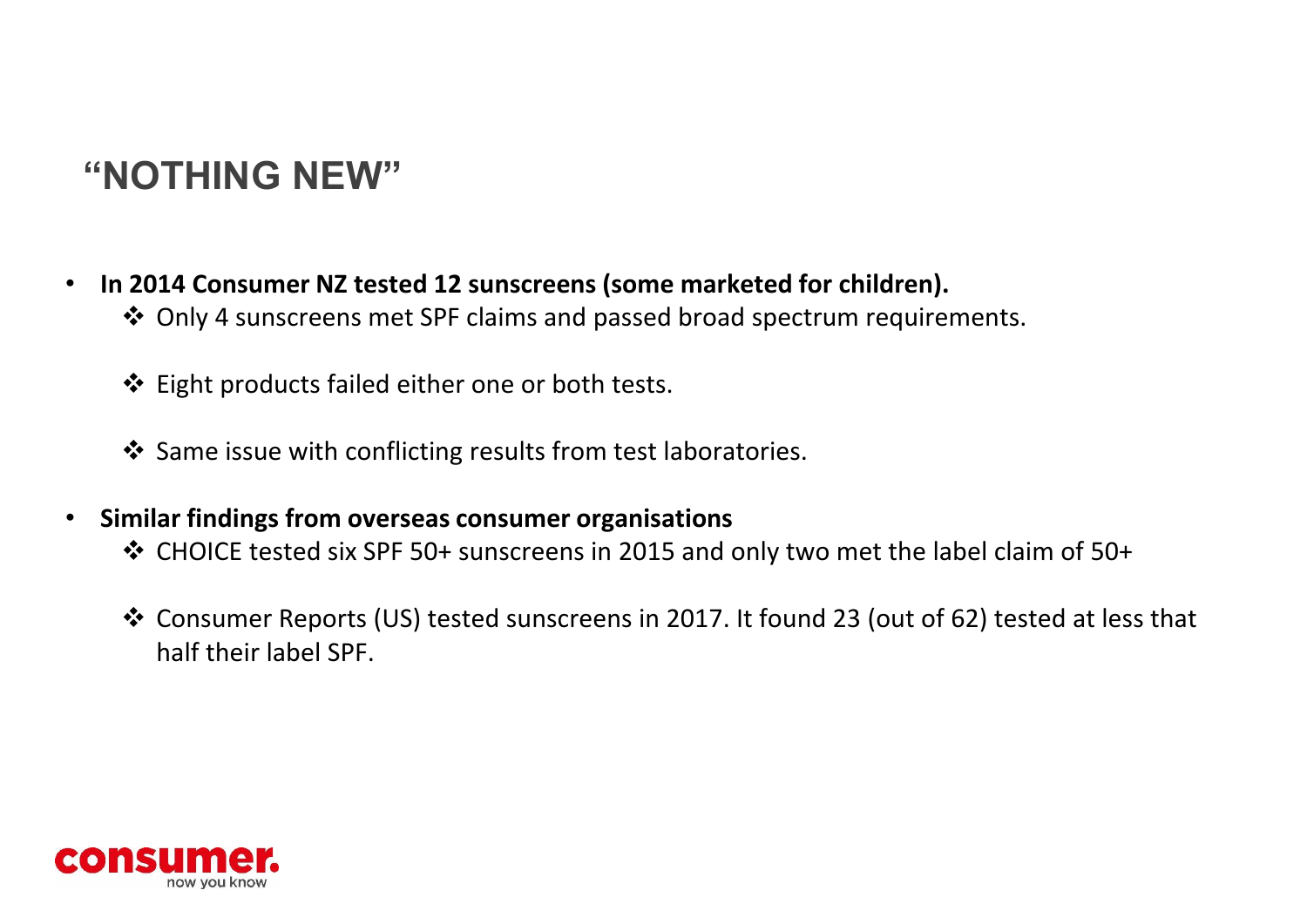### **WHY THE VARIATION?**

- Lack of consistency between labs big differences in test results when products have supposedly been tested the same way.
- Lack of consistency between batches some companies may only test a product when it's developed. There's no need to check different batches.
- Change of ingredient supply especially an issue for sunscreens containing titanium dioxide or zinc oxide.
- Storage conditions sunscreens deteriorate over time, especially if kept in hot places. Although this shouldn't affect our test as products were all new off the shelf.
- Testing on humans people burn at different rates, which may give different results in small sample sizes.

### **DESPITE THESE POSSIBLE REASONS THE END RESULT FOR CONSUMERS IS THE SAME – CONSUMERS ARE CONFUSED ABOUT WHAT PRODUCTS TO BUY AND IT'S ERODING CONSUMER CONFIDENCE IN SUNSCREENS.**

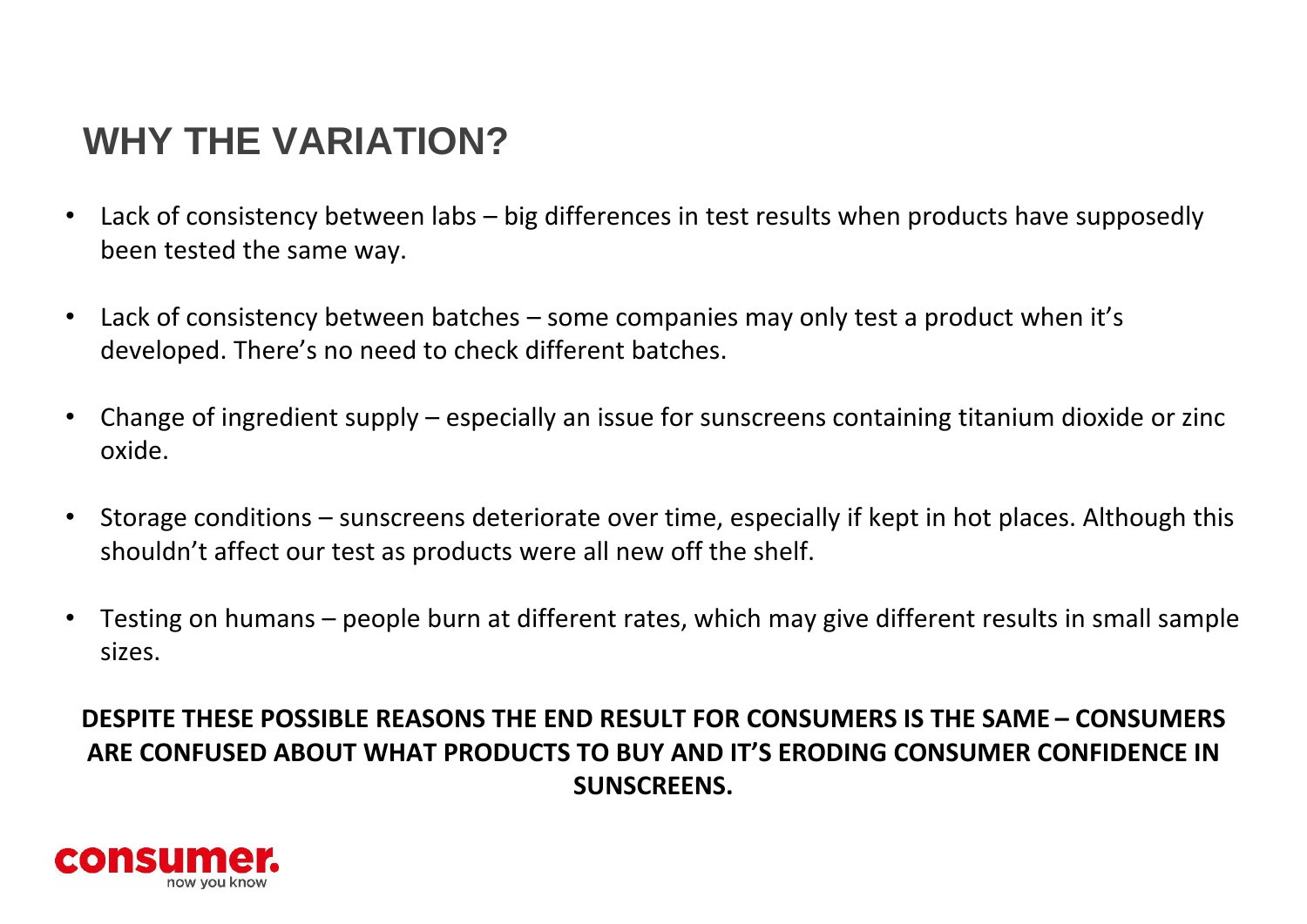# **CONSUMER NZ ACTION**

- 2015 complaint laid with the Commerce Commission regarding the variability of sunscreen testing. Variability means consumers can't have confidence in label claims because of conflicting results and are being misled about the protection they are getting from sunscreens.
- Positive outcomes from Consumer NZ complaint
	- ◆ In 2016 the CC found Green People risked breaching the Fair Trading Act because it didn't have sufficient evidence to support its claims. The New Zealand distributor stopped selling the sunscreen and destroyed remaining stock.
	- ◆ In 2018 Johnson & Johnson signed court enforceable undertakings that all its products would now meet the A/NZ standard. This was three years after the initial complaint.